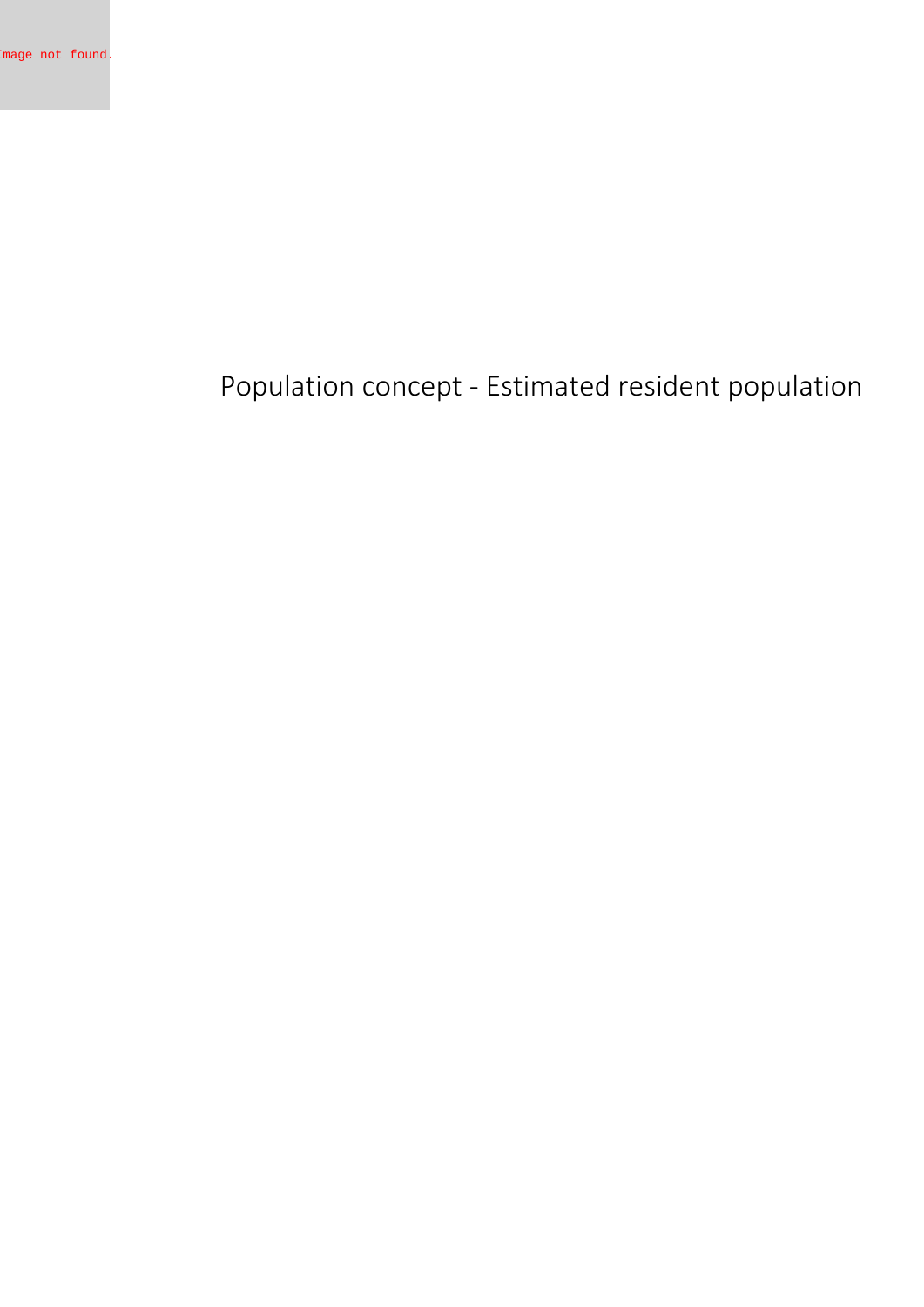## **Table of Contents**

Population concept - Estimated resident [population..............................................................................](#page-2-0) 3